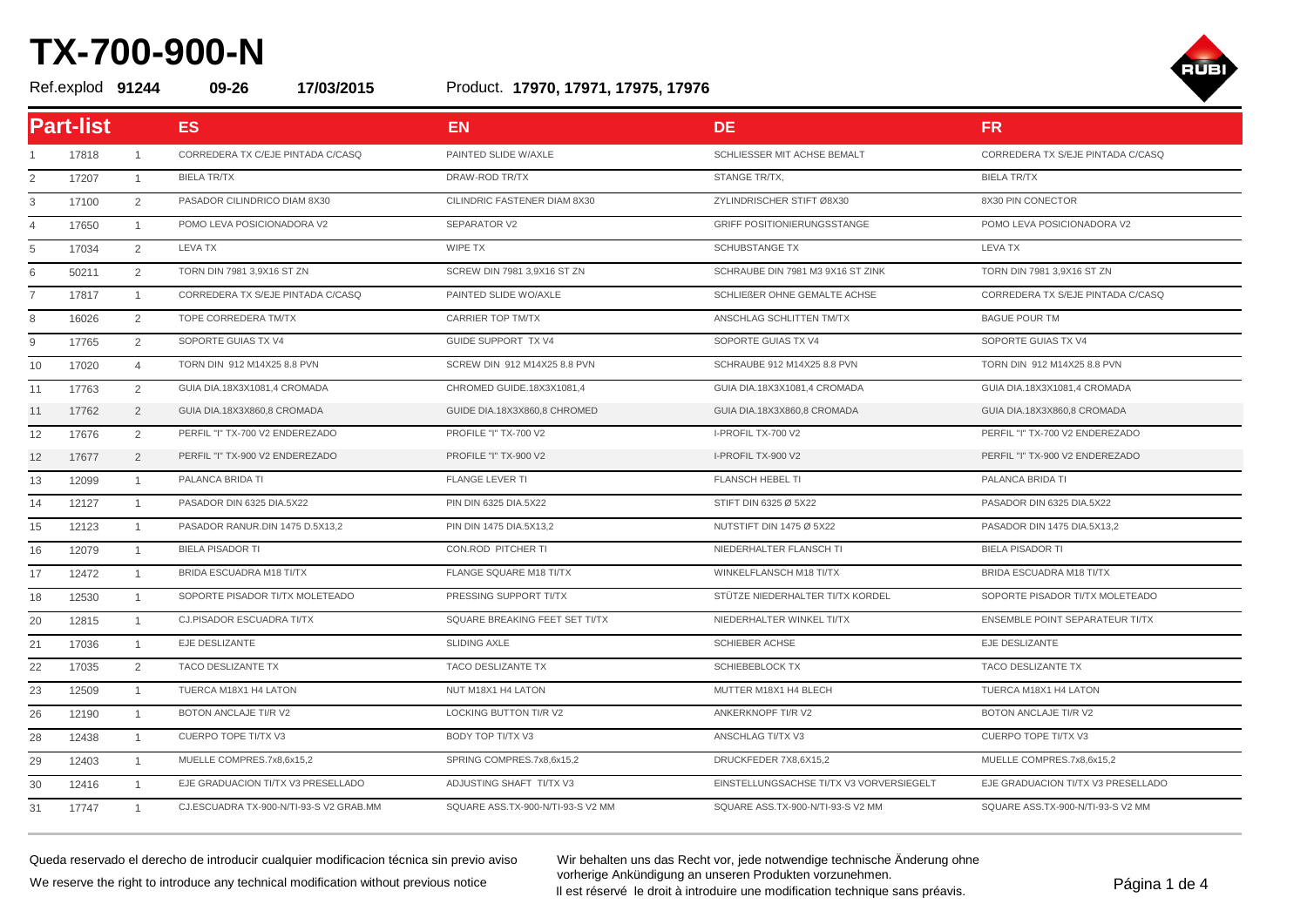

| Ref.explod 91244 |       |                | 17/03/2015<br>09-26                      | Product. 17970, 17971, 17975, 17976      |                                          |                                          |
|------------------|-------|----------------|------------------------------------------|------------------------------------------|------------------------------------------|------------------------------------------|
| 31               | 17744 | $\mathbf{1}$   | CJ.ESCUADRA TX-700-N V2 GRABADA PULG     | SQUARE ASS, TX-700-N V2 INCH             | SQUARE ASS, TX-700-N V2 INCH             | SQUARE ASS, TX-700-N V2 INCH             |
| 31               | 17748 | $\mathbf{1}$   | CJ.ESCUADRA TX-900-N/TI-93-S V2 GR.PULG. | SQUARE ASS.TX-900-N/TI-93-S V2 INCH      | SQUARE ASS.TX-900-N/TI-93-S V2 INCH      | SQUARE ASS.TX-900-N/TI-93-S V2 INCH      |
| 31               | 17732 | $\mathbf{1}$   | CJ.ESCUADRA TX-700-N V2 GRABADA MM       | SQUARE ASS. TX-700-N V2 MM               | SQUARE ASS. TX-700-N V2 MM               | SQUARE ASS. TX-700-N V2 MM               |
| 32               | 17844 | $\mathbf{1}$   | CJ.ESCUADRA TX-700-N V2 PULG CON TOPE    | SQUARE ASS. TX-700-N V2 INCH W/LAT.TOP   | CJ.ESCUADRA TX-700-N V2 PULG CON TOPE    | CJ.ESCUADRA TX-700-N V2 PULG CON TOPE    |
| 32               | 17832 | $\mathbf{1}$   | CJ.ESCUADRA TX-700-N V2 MM CON TOPE      | SQUARE ASS, TX-700-N V2 MM W/LAT, TOP    | CJ.ESCUADRA TX-700-N V2 MM CON TOPE      | CJ.ESCUADRA TX-700-N V2 MM W/LAT.TOP     |
| 32               | 17847 | -1             | CJ.ESCUADRA TX-900-N/TI-93-S V2 MM TOPE  | SQUARE ASS.TX-900-N/TI-93-S V2 MM STOP   | WINKELSET TX-900-N V2 MM                 | SQUARE ASS.TX-900-N/TI-93-S V2 MM STOP   |
| 32               | 17848 | $\mathbf{1}$   | CJ.ESCUADRA TX-900-N/TI-93-S V2 PUL.TOPE | SQUARE ASS.TX-900-N/TI-93-S V2 INCH STOP | WINKELSET TX-900-N V2 INCH.              | SQUARE ASS.TX-900-N/TI-93-S V2 INCH STOP |
| 33               | 17017 | $\overline{1}$ | POMO M6X25 ROJO                          | RED KNOB SET M6X25                       | <b>GRIFF ROT M6X25</b>                   | CJ.POMO M6X25 ROJO                       |
| 34               | 17021 | $\mathbf{1}$   | CJ.POMO M6X10 ROJO                       | RED KNOB SET M6X10                       | GRIFF ROT M6X10                          | CJ.POMO M6X10 ROJO                       |
| 35               | 17741 | $\overline{1}$ | <b>GUIA TOPE LATERAL TX V3</b>           | <b>GUIDE TOP LATERAL TX V3</b>           | SEITENANSCHLAG FÜHRUNG TX                | <b>GUIA TOPE LATERAL TX V3</b>           |
| 36               | 17227 | $\mathbf{1}$   | TOPE LATERAL TR-S/TX-N                   | LATERAL STOP TR-S/TX-N                   | SEITENANSCHLAG TR-S/TX-N                 | TOPE LATERAL TR-S/TX-N                   |
| 37               | 17549 | $\overline{4}$ | CONTERA GOMA ESF.DIA.21X25               | RUBBER SHOE DIA.21X25                    | GUMMIZWINGE Ø21X29                       | CONTERA GOMA ESF.DIA.21X25               |
| 38               | 17000 | $\overline{1}$ | <b>BASE TX-700 V2</b>                    | <b>BASE TX-700 V2</b>                    | BASIS TX-700 V2                          | <b>BASE TX-700 V2</b>                    |
| 38               | 17013 | $\mathbf{1}$   | <b>BASE TX-900 V2</b>                    | <b>BASE TX-900 V2</b>                    | <b>GRUNDPLATTE TX-900 V2</b>             | <b>BASE TX-900 V2</b>                    |
| 39               | 17878 | $\overline{1}$ | CJ.TOPE LATERAL TX-N V2                  | LATERAL STOP SET TX-N V2                 | SEITENANSCHLAG SET TX-N V2               | LATERAL STOP SET TX-N V2                 |
| 40               | 17011 | $\mathbf{1}$   | BASE FLOTANTE DER.TX-700 V2              | FLOATING BASE RIGHT TX-700 V2            | SCHWEBENDE PLATTE RECHTS TX-700 V2       | BASE FLOTANTE DER.TX-700 V2              |
| 40               | 17014 | $\mathbf{1}$   | BASE FLOTANTE DER.TX-900 V2              | FLOATING BASE RIGHT TX-900 V2            | BEWEGLICHE PLATTE RECHTS TX-900-V2       | BASE FLOTANTE DER.TX-900 V2              |
| 41               | 12086 | 8              | CLIP BASE FLOTANTE TI                    | CLIP FLOATING BASE TI                    | KLAMMER BEWEGLICHE PLATTE TI             | CLIP BASE FLOTANTE TI                    |
| 42               | 12097 | $\overline{4}$ | MUELLE COMPRES.11,3X14,7X35,2            | SPRING COMPRES.11,3X14,7X35,2            | DRUCKFEDER 11,3X14,7X35,2                | RESSORT COMPRES.11,3X14,7X35,2           |
| 43               | 17012 | $\mathbf{1}$   | BASE FLOTANTE IZQ.TX-700 V2              | FLOATING BASE LEFT TX-700 V2             | SCHWEBENDE PLATTE LINKS TX-700 V2        | BASE FLOTANTE IZQ.TX-700 V2              |
| 43               | 17015 | $\mathbf{1}$   | BASE FLOTANTE IZQ.TX-900 V2              | FLOATING BASE LEFT TX-900 V2             | BEWEGLICHE PLATTE LINKS TX-900-V2        | BASE FLOTANTE IZQ.TX-900 V2              |
| 44               | 40020 | 2              | TUERCA DIN 985 M6 8.8 ZN AUTOBLOC        | NUT DIN 985 M6 ZN SELFLOCKER             | SELBSTSCHLIEßENDE MUTTER DIN 985 M6 ZINK | TUERCA DIN 985 M6 ZN AUTOBLOC            |
| 45               | 12114 | 2              | <b>TUERCA ESPECIAL TI</b>                | <b>NUT ESPECIAL TI</b>                   | SPEZIALMUTTER TI                         | <b>TUERCA ESPECIAL TI</b>                |
| 46               | 12081 | 2              | <b>BRAZO LATERAL TI/TX</b>               | ARM LATERAL TI/TX                        | SEITENARM TI                             | <b>BRAZO LATERAL TI/TX</b>               |
| 47               | 17177 | $\overline{2}$ | TORN DIN 912 M6X35 ZN                    | SCREW DIN 912 M6X35 ZN                   | SCHRAUBE DIN 912 M6X35 ZINK              | TORN DIN 912 M6X35 ZN                    |
| 48               | 50002 | 2              | ARAND DIN 9021 A6.5 NYLON                | WASHER DIN 9021 A6.5 NYLON               | UNTERLEGSCHEIBE DIN 9021 A6.5 NYLON      | ARAND DIN 9021 A6.5 NYLON                |
| 49               | 12095 | 2              | MUELLE CONICO TI                         | CONIC SPRING TI                          | KONISCHE FEDER TI                        | MUELLE CONICO TI                         |
| 50               | 15172 | $\overline{4}$ | TORN DIN 6921 M8X25 ZN                   | SCREW DIN 6921 M8X25 ZN                  | SCHRAUBE DIN 6921 M8X25 ZN               | TORN DIN 6921 M8X25 ZN                   |
| 51               | 18813 | $\mathbf{1}$   | <b>CJ.MANGO RESTYLING TR/TX</b>          | <b>CJ.MANGO RESTYLING TR/TX</b>          | <b>CJ.MANGO RESTYLING TR/TX</b>          | <b>CJ.MANGO RESTYLING TR/TX</b>          |
| 52               | 17016 | 2              | TOPE CORREDERAS TX                       | <b>CARRIER TOP TX</b>                    | ANSCHLAG SCHLITTEN TX                    | TOPE CORREDERAS TX                       |

Queda reservado el derecho de introducir cualquier modificacion técnica sin previo aviso We reserve the right to introduce any technical modification without previous notice

Wir behalten uns das Recht vor, jede notwendige technische Änderung ohne vorherige Ankündigung an unseren Produkten vorzunehmen. vomenge Ankunaigung an unseren Produkten vorzunenmen.<br>Il est réservé le droit à introduire une modification technique sans préavis.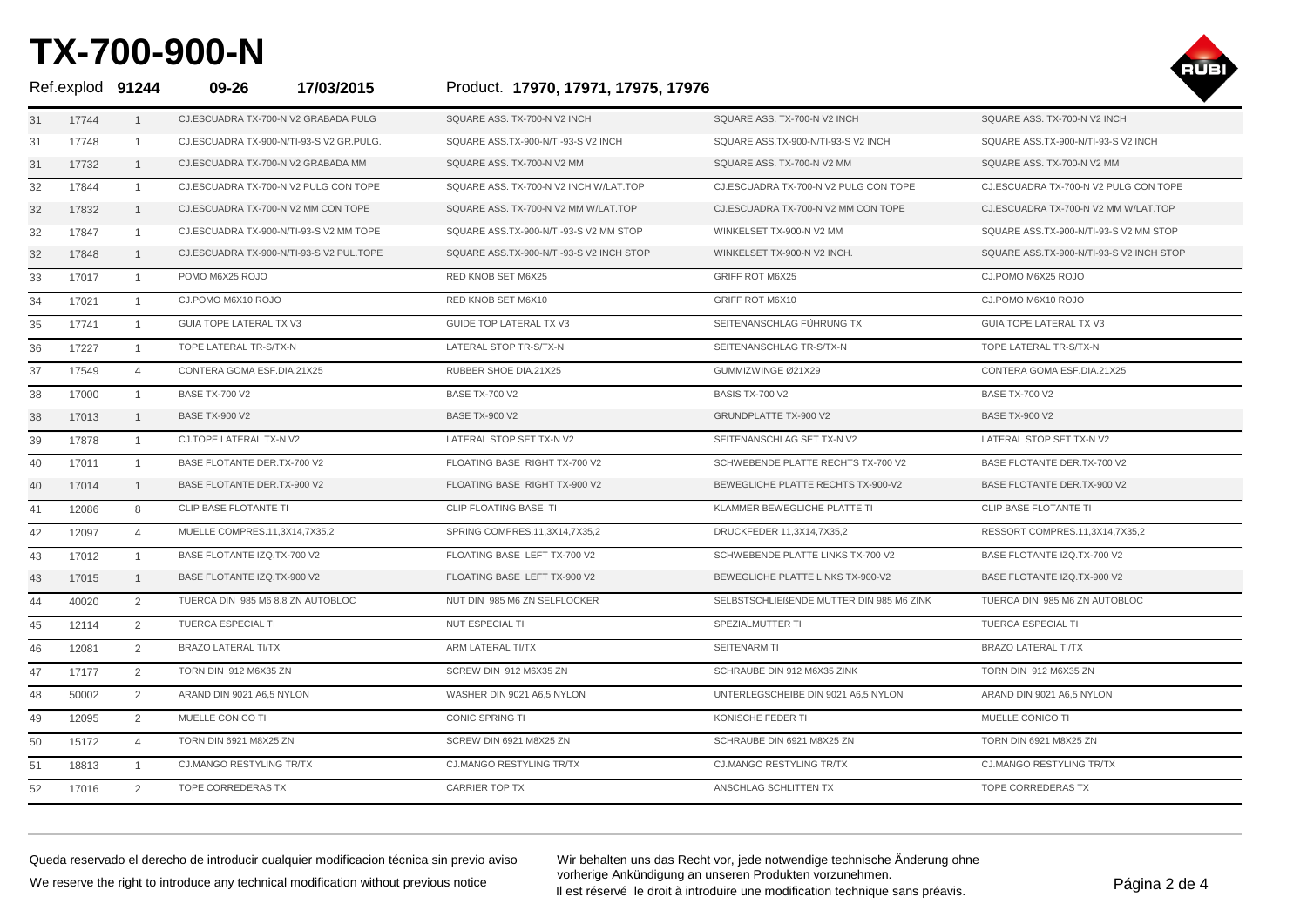

| Ref.explod 91244 |       | 09-26<br>17/03/2015              | Product. 17970, 17971, 17975, 17976    |                                      |                                   |
|------------------|-------|----------------------------------|----------------------------------------|--------------------------------------|-----------------------------------|
| 53               | 18364 | VARILLA MANGO RESTYLING TR/TX V2 | VARILLA MANGO RESTYLING TR/TX V2       | VARILLA MANGO RESTYLING TR/TX V2     | VARILLA MANGO RESTYLING TR/TX V2  |
| 54               | 17064 | PALANCA PISON TX                 | PITCHER LEVER TX                       | <b>HEBEL TX</b>                      | PALANCA PISON TX                  |
| 55               | 18316 | ANILLO MANGO RESTYLING TS        | ANILLO MANGO RESTYLING TS              | ANILLO MANGO RESTYLING TS            | ANILLO MANGO RESTYLING TS         |
| 56               | 18361 | MANGO RESTYLING TS/TR/TX V2      | MANGO RESTYLING TS/TR/TX V2            | MANGO RESTYLING TS/TR/TX V2          | MANGO RESTYLING TS/TR/TX V2       |
| 57               | 17580 | TORN DIN 913 M10X10X1,25         | SCREW DIN 913 M10X10X1.25              | SCHRAUBE DIN 913 M10X10X1.25         | SCREW DIN 913 M10X10X1,25         |
| 58               | 15128 | MUELLE FRENO PHTAS               | <b>TOOLHOLDER BRAKE SPRING</b>         | FEDERBREMSE WERKZEUGHALTER           | <b>MUELLE FRENO PHTAS</b>         |
| 59               | 15113 | <b>TACO DE NYLON</b>             | <b>NYLON STOPPER</b>                   | <b>NYLONSTOPFEN</b>                  | TACO DE NYLON                     |
| 60               | 17065 | PORTAHERRAM.PINTADO TX           | PAINT. TOOLHOLDER TX                   | BEMALTER WERKZEUGHALTER TX           | PORTAHERRAM.PINTADO TX            |
| 70               | 17806 | <b>CJ.SEPARADOR TX</b>           | <b>SEPARATOR SET TX</b>                | <b>TRENNUNGSSET TX</b>               | <b>ENSEMBLE SEPARATEUR TX</b>     |
| 72               | 17875 | CJ.MALETA TX-700/N V2            | CASE TX-700/N V2                       | KOFFER TX-700                        | CJ.MALETA TX-700/N V2             |
| 72               | 17876 | CJ.MALETA TX-900/N V2            | <b>CASE TX-900/N V2</b>                | KOFFER TX-900                        | CJ.MALETA TX-900/N V2             |
| 73               | 15761 | CIERRE 89X54 TS50/60, TR, TM, TX | PLASTIC LATCH 89X54 (TS50/60,TR,TM,TX) | VERSCHLUSS 89X54 TS50/60, TR, TM, TX | <b>FERMETURE PLASTIQUE VALISE</b> |
| 74               | 15829 | CIERRE 54X31 CENTRAL TX V2       | PLASTIC LATCH 54X31 CENTRAL TX V2      | ZENTRALVERSCHLUSS 54X31 TX V2        | CIERRE 54X31 CENTRAL TX V2        |